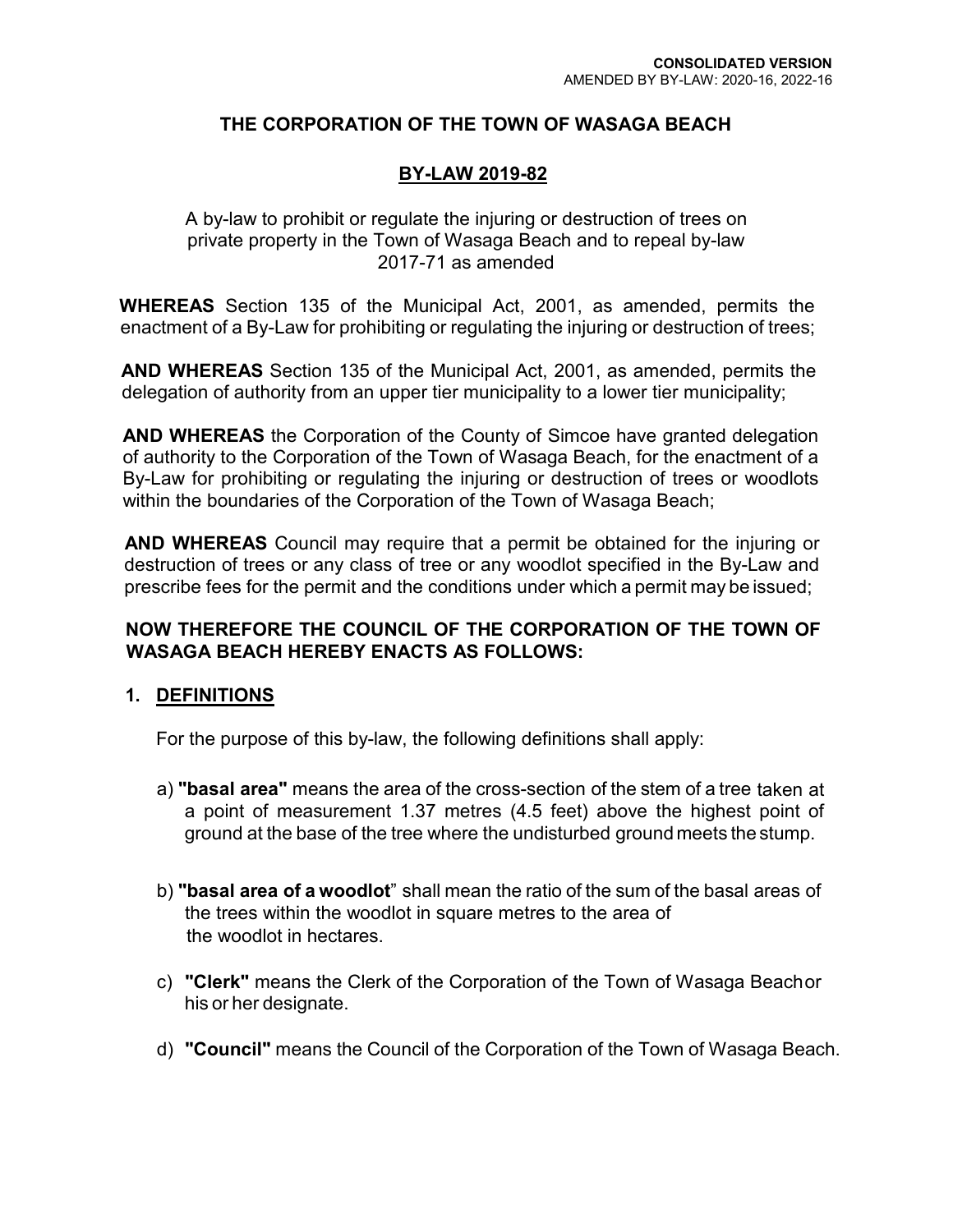- e) **"dbh"** means **'diameter at breast height'** and refers to the diameter of a stem of a tree measured at a point 1.37 metres (4.5 feet) above the ground in an undisturbed state at the base of the tree.
- f) **"destroy''** means the removal of trees or harm resulting in the irreversible injury or death or ruin of trees by cutting, burning, uprooting, chemical application or other means that may result from neglect, accident or design and the term **"destruction"**  shall have a corresponding meaning.
- g) **"good forestry practice"** means the proper implementation of harvest, renewal and maintenance activities known to be appropriate for the forest and environmental conditions under which they are being applied and that minimize detriments to forest values including significant ecosystems, important fish and wildlife habitats, soil and water quality and quantity, forest productivity and health and the aesthetics and recreational opportunities of the landscape.
- h) **"harvest"** means the removal of a tree or trees by cutting.
- i) **heritage tree"** means a tree that Council designates as being unique and of importance to the Town in terms of distinctive form, size, age and/or historical significance.
- j) **"injure"** means to harm damage or impair trees and includes harm, damage or impairment caused by changing grades around trees, compacting soil over root areas, severing roots, improper application of chemicals, improper pruning or the removal of branches and bark and the term **"injury"** shall have a corresponding meaning.
- k) **"officer''** means an individual designated in accordance with this By- law for the administration and enforcement of this By-Law.
- l) **"owner"** means the registered Owner(s) of the property.
- m) **"permit"** means the authorization from the Town to injure or destroy trees pursuant to this By-Law.
- n) **"person"** means any individual, corporation, partnership, association, firm, trust, or other entity and includes anyone acting on behalf or under the authority of such entity.
- o) **"Registered Professional Forester"** or **"RPF"** is defined in the Ontario Professional Foresters Act, 2000, S.O. 2000, c.18, as amended.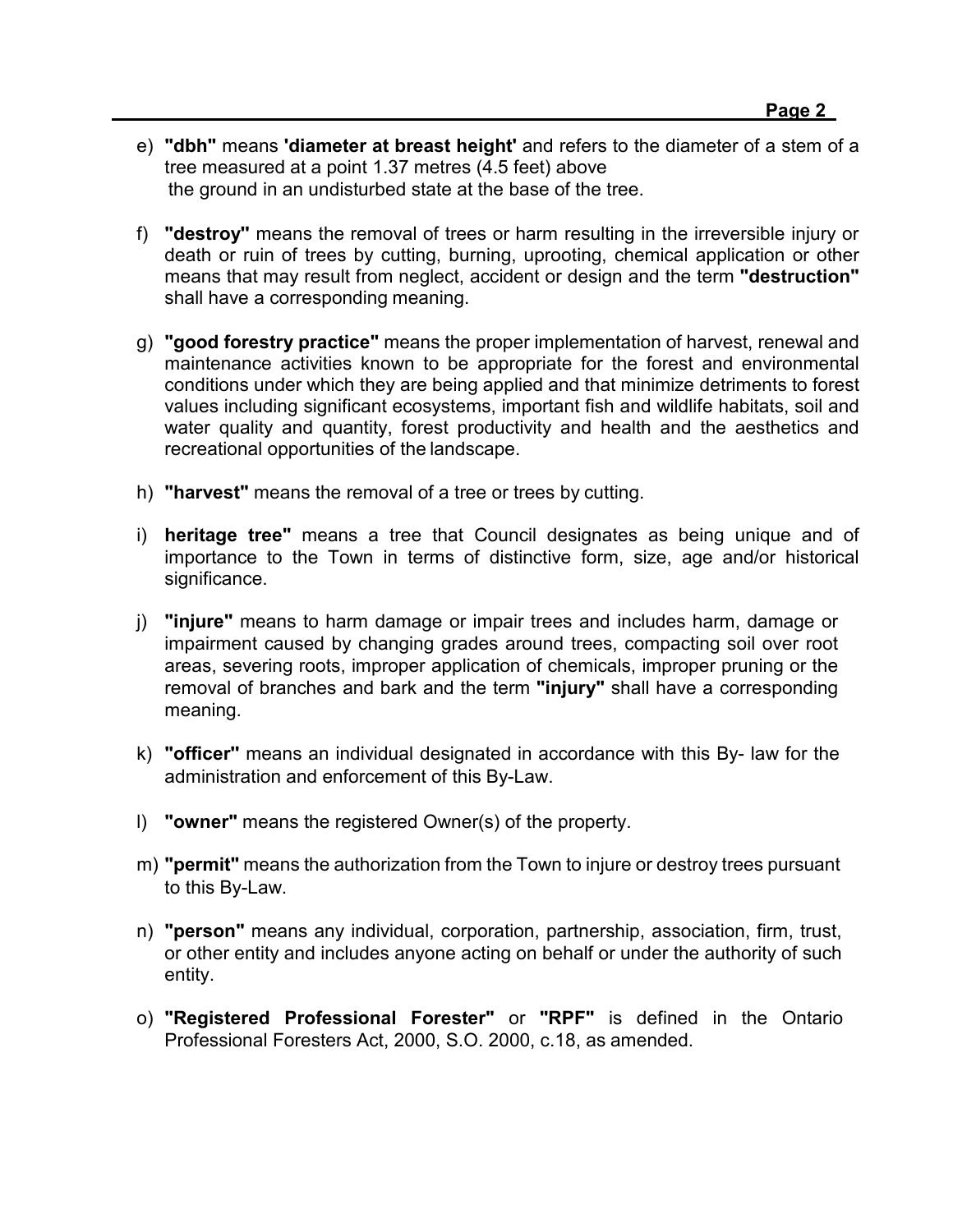- p) **"Sensitive Natural Area"** are those areas designated as Natural Heritage System within the Official Plan for the Town.
- q) **"Silvicultural"** means the theory and practice of controlling forest establishment, composition, growth and quality of forests to achieve the objectives of management.
- r) **"Town"** means the Municipality of The Corporation of the Town of Wasaga Beach.
- s) **"tree"** means a plant of any species of woody perennial plant including its root system which has reached or can reach a height of at least 4.5 metres at physiological maturity.
- t) **"woodland"** means land at least one hectare in area with at least:
	- a. 1,000 trees, of any size, per hectare;
	- b. 750 trees, measuring over five centimeters in diameter at dbh per hectare;
	- c. 500 trees, measuring over 12 centimeters in diameter at dbh per hectare;
	- d. 250 trees, measuring over 20 centimeters in diameter at dbh per hectare.

# **2. APPLICATION OF BY-LAW**

Except in accordance with the terms and conditions authorized by permit issued by the Town, no person shall, within the boundaries of the Town, injure, destroy or permit to be injured or destroyed any tree that is:

- a) Located within a woodland as definedherein;
- b) Located on lands shown as Natural Heritage System on Schedule D ofthe Official Plan of the Town;
- c) On all lands within the Town where the parcel measures 1 hectare in area or greater;or,
- d) On all lands zoned any category of Commercial (C) as shown on the Schedules of the Comprehensive Zoning By-law for the Town.
- e) Located on any portion of land that is owned by the Town.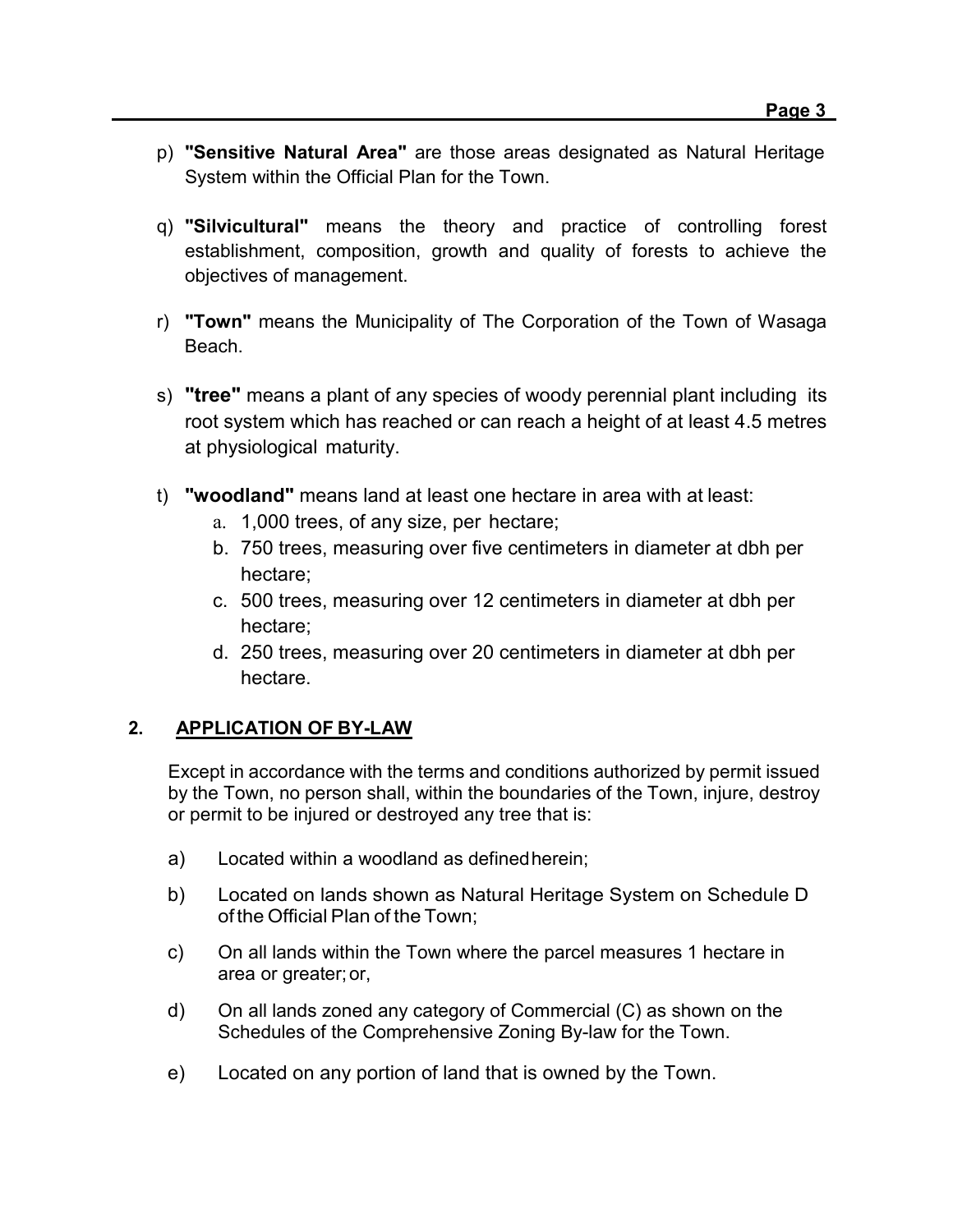## **3. EXEMPTIONS**

Section 2 of this By-Law does not apply to:

- a) The removal of damaged or destroyed trees as approved by the Clerk, where the removal is in the interests of public safety, health and general welfare following any man-made or natural disasters, storms, high winds, floods, fires, snowfall, freezes or as a result of disease;
- b) Activities or matters undertaken by the provincial government or federal government or their agents;
- c) Activities or matters undertaken by the Town or a local board acting on behalf of the Town;
- d) Trees located within waste disposal sites as defined in Part V of the Environmental Protection Act. R.S.O. 1990, c.E.19;
- e) The injuring or destruction of trees by a transmitter or distributor, as those terms are defined in Section 2 of the Electricity Act, 1998, for the purpose of constructing and maintaining a transmission system or a distribution system, as those terms are defined in that section;
- f) Activities or matters authorized under the Crown Forest SustainabilityAct. R.S.0. 1994;
- g) The injuring or destruction of trees by a person licensed under the Surveyors Act, R.S.O. 1990, c.S.29 to engage in the practice of cadastral surveying or his or her agent, while making a survey;
- h) The injuring or destruction of trees undertaken on land described in a licence for a pit or quarry or a permit for a wayside pit or wayside quarry issued under the Aggregate Resources Act, R.S.O. 1990, c.A.8;
- i) The injuring or destruction of trees undertaken on land in order to lawfully establish and operate or enlarge any pit or quarry on land that has not been designated under the Aggregate Resources Act or a predecessor of the Act, and, on which a pit or quarry is a permitted land use under a by- law passed under Section 34 of the Planning Act, R.S.O.;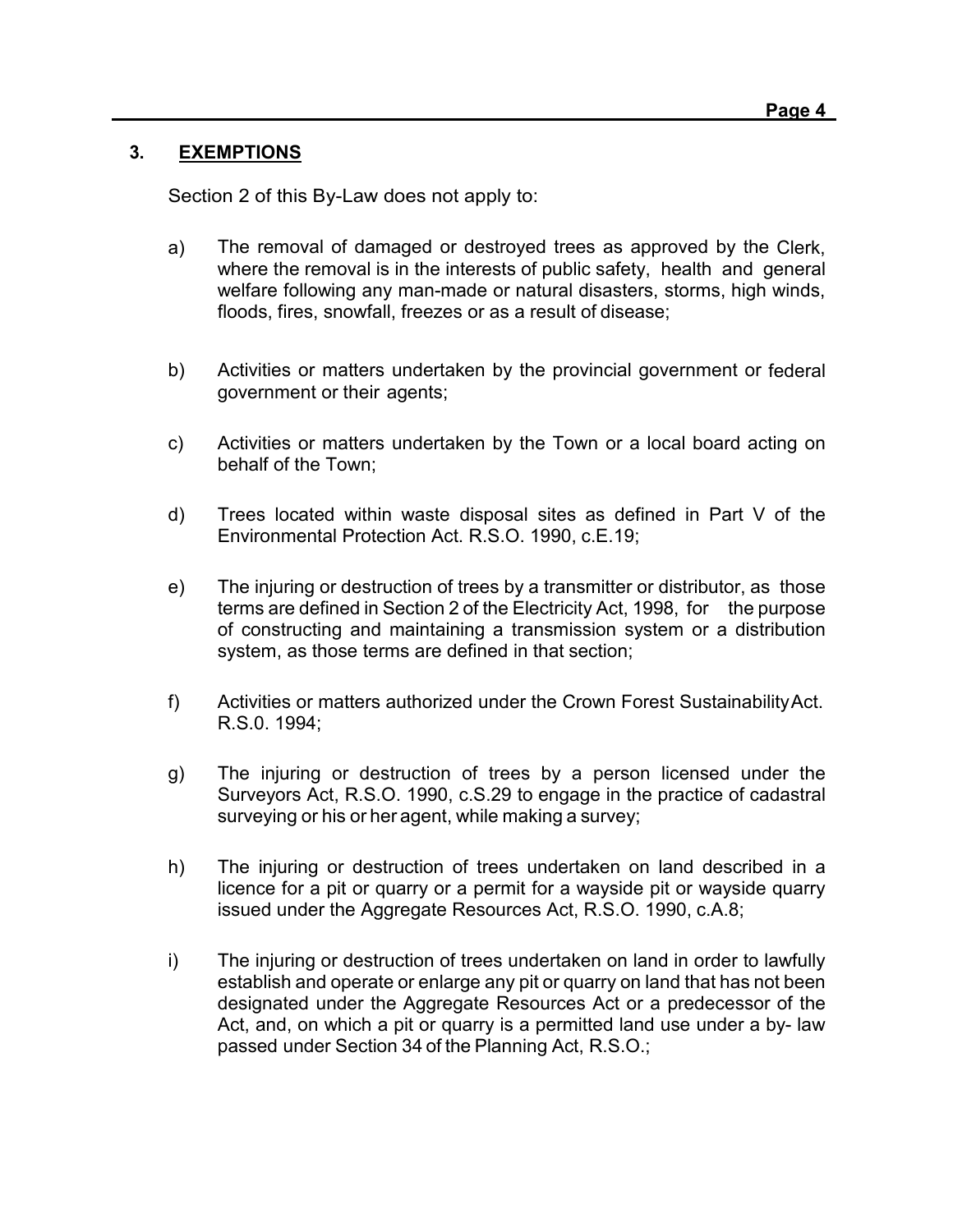- j) Trees that are part of plantations for the purposes of an Orchard, Nursery, or Christmas tree farm;
- k) The unavoidable injury or destruction of trees permitted as a condition to the approval of a site plan, a plan of subdivision or, a consent under the Planning Act, or, as a requirement of a site plan agreement or subdivision agreement;
- l) The destruction of trees occurring as an integral component of an active farm operation provided the trees are situated outside of areas designated as Part of the Natural Heritage System - Category 1 and Natural Heritage System - Category 2 lands;
- m) The cutting of firewood within a woodland for personal use to a maximum volume of 12 face chords per year;
- n) The injuring or destruction of trees that is required in order to erect any building, structure or thing in respect of which a building permit has been issued and has taken into consideration the protection of trees surrounding the structure or work within the building envelope;
- o) The injuring or destruction of trees that is required in order to install and provide utilities to the construction or use of the building, structure or thing in respect of which a Building Permit has been issued;
- p) The injuring or destruction of trees that is required in order to install and provide utilities to a single lane driveway for vehicular access to the building, structure or thing in respect of which a Building Permit has been issued;
- q) Ash trees that have become infected with the Emerald Ash Borer.

#### **4. ADMINISTRATION**

The Clerk is responsible for the administration of this By-Law and is hereby delegated the authority to receive applications and the required fees and to issue permits and to attach conditions thereto in accordance with thisBy-law.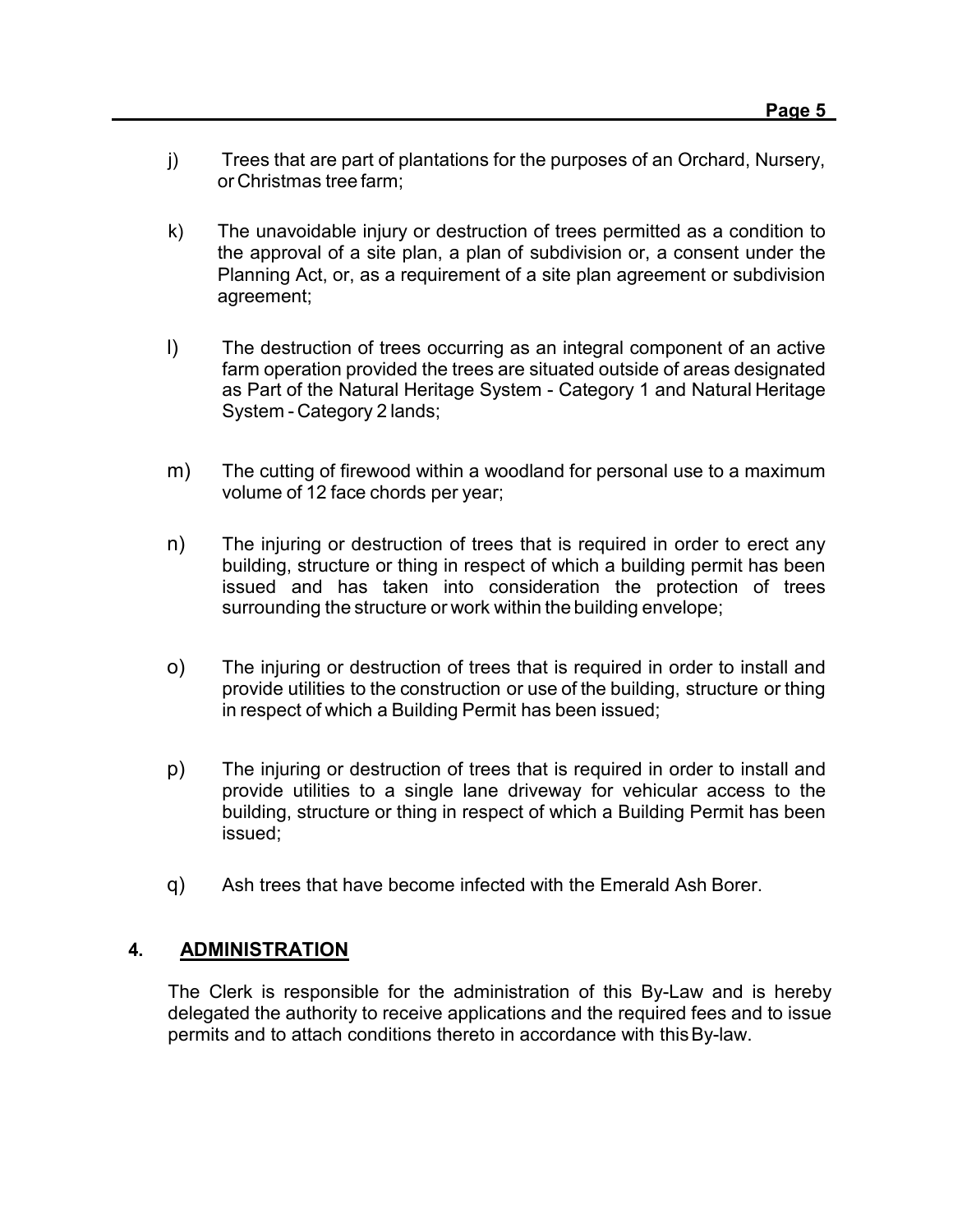### **5. APPLICATION FOR PERMIT TOINJURE OR DESTROY TREES**

Where a permit is required under this By-Law;

- a) The owner shall submit an application to the Clerk containing the information set out in Schedule "A" to this By-Law, in such form as may be approved by the Town from time to time;
- b) Each application shall beaccompanied bytheprescribed fee as set out in the Towns Fees and Charges By-law;
- c) Where in the opinion of the Clerk, additional information is necessary, the Clerk may require the applicant to submit a report, prepared by a Registered Professional Forester, providing such information as maybe specified in Schedule "A" and certifying that the proposed injury to or destruction of the tree(s) is in accordance with good forestry practices; and,
- d) No application shall be considered complete unless accompanied by the information andfeerequired inaccordance with thisBy-Law.

#### **6. PERMITS**

- a) The Clerk may issue a permit to injure or destroy tree(s) where the Clerk is satisfied that:
	- i. The injury or destruction of the tree(s) is in accordance with good forestrypractice;or
	- $i$ . The injury or destruction of tree(s) is required to permit the establishment orextension of a use permitted bythe ZoningBy-law and there is no reasonable alternative to the injury or the destructionofthe tree(s).
- b) A Permit shall not be issued where:
	- i. An Application required under this By-law has not been submitted in full or the required fee has not been paid.
	- i. A report, as required by the Clerk, has not been submitted or, in the opinion of the Clerk is not satisfactory;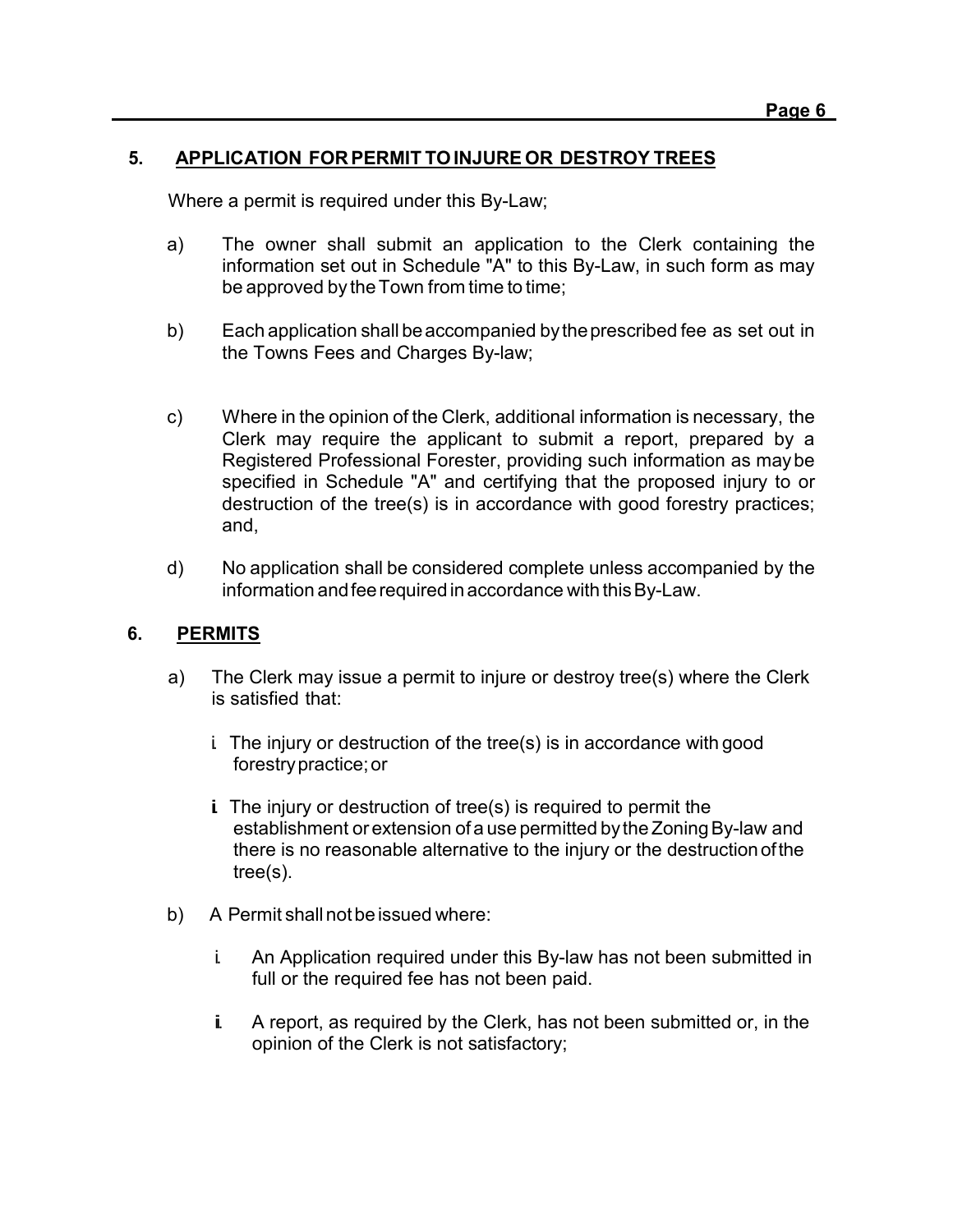- $\ddot{\mathbf{i}}$ . The permit would result in the destruction of a tree that is an endangered species as defined in the Endangered Species Act, R.S.O. 1990, c.E.15 or successor legislation;
- iv. The permit would result in the destruction of a tree that is designated as a heritage tree by Town Council;
- v. Flood or erosion control, or the ecological integrity of a natural area, will be negatively affected;
- vi. The permit is not in keeping with the general purpose and intent of this By-law;
- vii. The destruction or injuring of trees will reduce the number of trees per hectare below the minimum number of trees per hectare required to be considered woodland as defined by this By-law.
- c) The following shall be deemed to be conditions to the issuance of every permit under this By-law:
	- i. Marking of Trees

Unless otherwise exempted by permit, seven (7) days prior to injuring or destroying any tree the owner shall cause all trees which are to be removed or destroyed to be marked by a Registered Professional Forester with clearly visible marks of yellow paint at breast height and upon the stump to remain after cutting.

ii. Notice of Intent

For at least 7 days prior to injuring or destroying any trees, the owner shall post a sign, having dimensions of not less than 28 cm. (11in) x 43 cm (17 in) in a conspicuous place on the private land that is adjacent to a public road or at such other location designated by the Town and providing the following information:

- Notice that the work will occur in accordance with this By-law;
- The name of the land owner and agent;
- The name of the person or company retained to work on the trees on the land; and
- Name of the Department or Town Contact from whom further information can be obtained.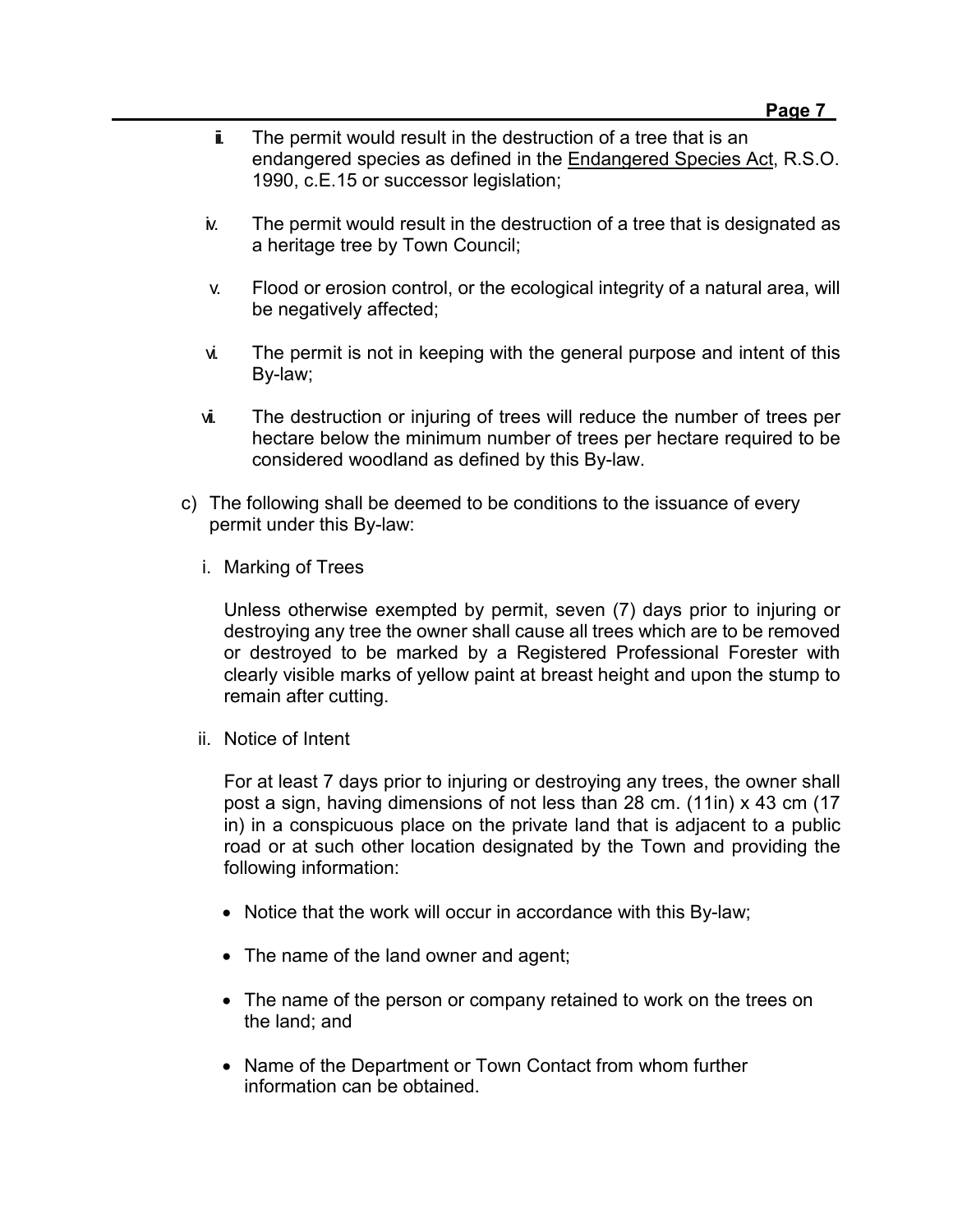- d) Conditions requiredbytheClerk
	- i. The Clerk may attach conditions to the Permit, which in the opinion of the Clerk are reasonable and related to the purposes of this By-Law or the safety and convenience of the public;
- ii. The Clerk may specify tree relocation or compensation costs for replacement to be applied to the reforestation on the property or for reforestation elsewhereintheMunicipality.
- e) Duration of Permit
- i. Every permit shall be issued to the owner and shall expire twelve (12) months after issuance.
- ii. All permits for the injury or destruction of trees within woodlots will be deemed not to be in effect during the period of April 1 through to August 15, due to bird nesting. This period may be extended to August 31 on a case by case basis subject to the nesting period being confirmed by a qualified environmental consultant at the time of application. The Town may grant exemptions to this requirement in writing having regard to the potential for rutting of soil and subsequent damage to the ecology of the woodlot or designated area during the spring break up period.
- i. The Clerk may extend the expiration date of a Permit if a written request for an extension is received by the Clerk a minimum of three (3) working days before the date the Permit expires. Any request which is received after this time may require the submission ofanewapplication.
- iv. An extension to the expiration date of the Permit may be granted for a maximum period of one year, whereupon the Owner may make a further request for extension to the permit subject to Section 6.(e) iii.

#### **7. DESIGNATION OFOFFICERS**

In addition to the Clerk and the Town's Municipal By-Law Enforcement Officers, who are hereby designated as Officers for the purposes of administering and enforcing this By-Law, the Town may from time to time, designate other individuals or persons as Officers pursuant to the provisions of this by-law and the Clerk is authorized to issue Certificates of Designation to these individuals, upon such designation by resolution of Council.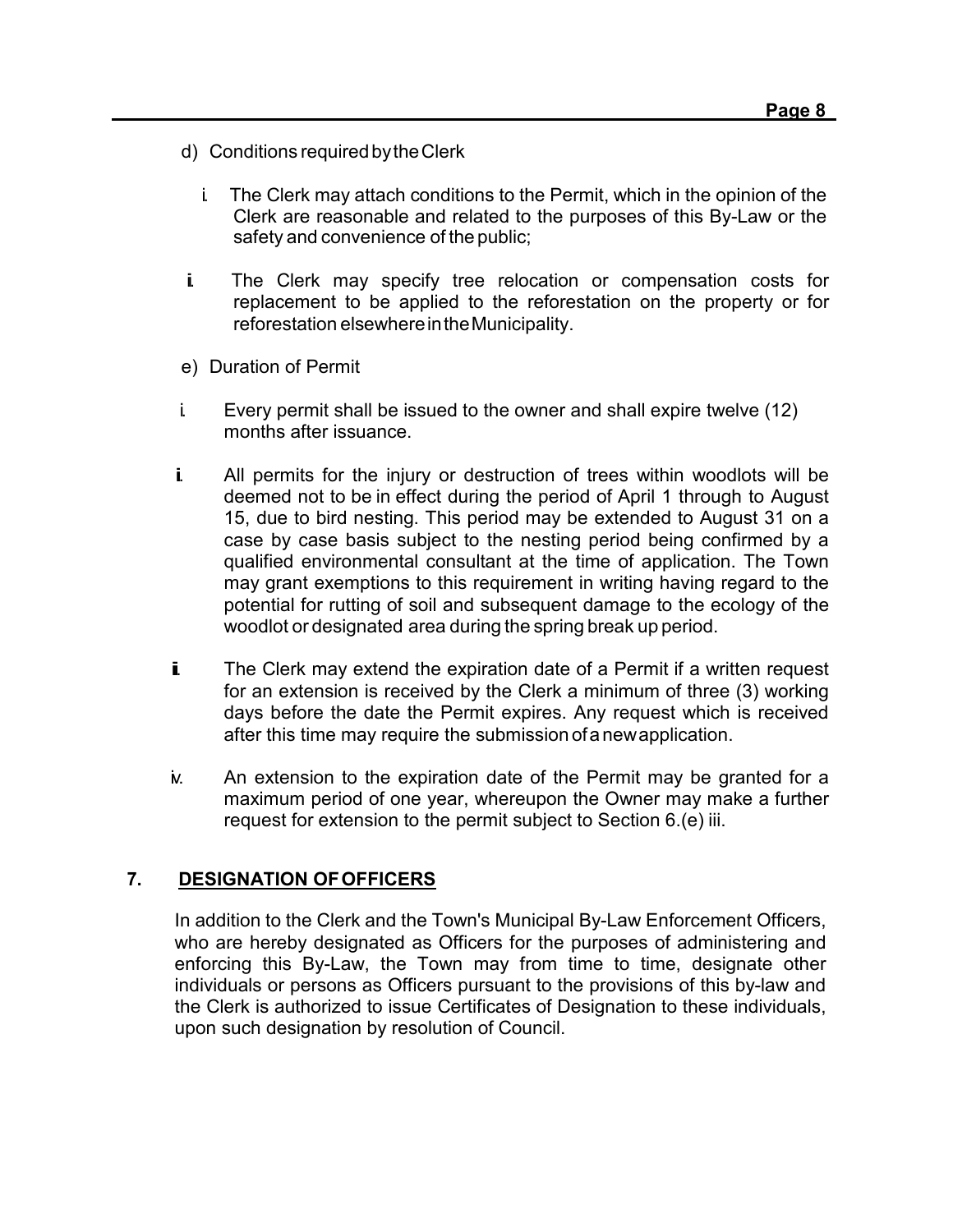#### **8. INSPECTIONS BY AN OFFICER OTHER THAN MUNICIPAL BY-LAW ENFORCEMENT OFFICERS**

- a) During daylight hours and upon producing a Certificate of Designation, an officer, other than a Municipal By-Law Enforcement Officer, may enter and inspect any land to which this By-Law applies. A Municipal By-Law Enforcement Officer may at any reasonable time, enter and inspect any land affected by this By-Law to determine whether the By- Law, an order or, a condition of issuance of a permit is, or are, being complied with.
- b) Any person who hinders or obstructs, or attempts to hinder or obstruct, an Officer in carrying out an inspection under this By-Law is guilty of an offence.
- c) Every person who is alleged to have contravened any of the provisions of this By-law shall identify themselves to an Officer upon request, failure to do so shall be deemed to have hindered or obstructed an Officer in the execution of his or her duties.

# **9. ENFORCEMENT**

- a) This By-Law may be enforced by any person designated as an Officer for the purposes of this By-Law;
- b) An Officer may enter land at any reasonable time for the purpose of carrying out an inspection to determine whether or not the By-law is complied with
- c) An Officer may, in carrying out an inspection be accompanied by an assisting person or persons.

#### **10. ORDERS**

- a) Where an Officer is satisfied that a person has contravened any provision of this By-Law, the Officer may make an Order requiring the person to stop the injuring or destruction of trees and shall set out the municipal address or the legal description of the land, the particulars of the contravention and, the period within which there must be compliance with the Order.
- b) A person to whom an order under this section has been directed may appeal the order to Council by filing a written notice of appeal withthe Clerk within 30 days after the date of the order. Council may confirm, alter or revoke the order.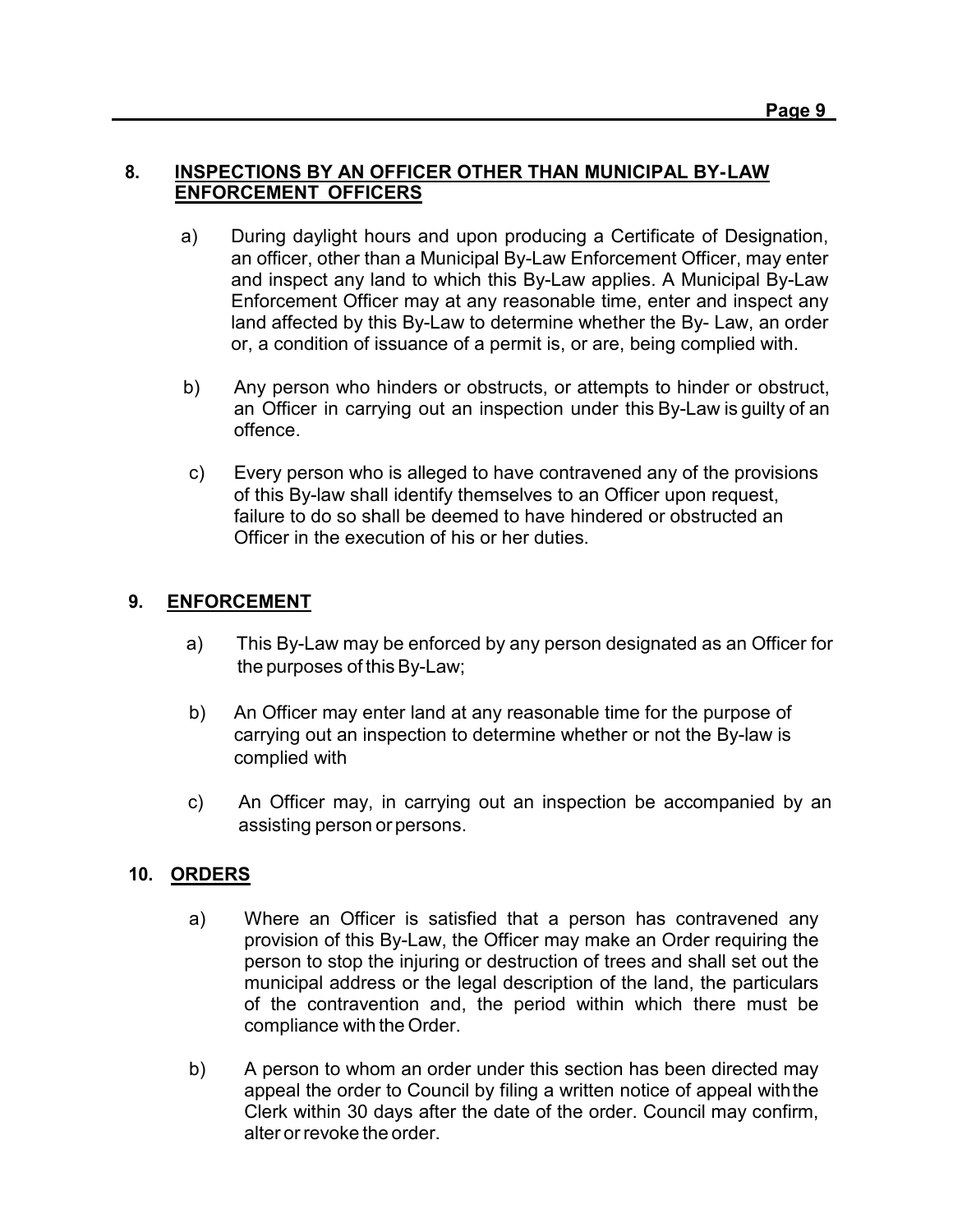c) As soon as practicable after a notice of appeal is filed, Council shall hear the appeal and may confirm, alter or revoke the order and the decision of Council shall be final.

## **11. PENALTY**

- a) Every person who contravenes any provisions of this By-law, contravenes the terms and conditions of a permit or an Order issued pursuant to this By-law, or every director or officer of a corporation, who knowingly concurs in the contravention by a corporation is guilty of an offence and upon conviction is liable to
	- i) a first offence, to a fine not more than \$10,000.00 of \$1,000 per tree, whichever is greater; and,

ii) on a second offence and each subsequent offence, to a fine of not more than \$25,000.00 or, \$2,500 per tree, whichever is greater.

- b) Every person or corporation who contravenes the terms and conditions of a permit is guilty of an offence
- c) Every person who is issued a Part 1 offence notice or summons and is convicted of an offence under this By-law shall be subject to a fine, to a maximum as provided for in the Provincial Offences Act, R.S.O. 1990, C.P.33, as amended.
- d) Upon conviction any penalty imposed under this By-law may be collected under the authority of the Provincial Offences Act, R.S.O. 1990, c.P.33, as amended.
- e) If a person or corporation is convicted of an offence under this By-law, the court in which the conviction has been entered, and any court of competent jurisdiction may, order the person or corporation to rehabilitate the land or to plant or replant trees in such a manner and within such period as the court considers appropriate, including any silvicultural treatment necessary to re-establish thetrees.

#### **12. MUNICIPALITY POWER TO REMEDY**

a) Where a person or corporation fails to do a matter or thing as directed or required by an Officer or a court of competent jurisdiction pursuant to this By-law or the Municipal Act, 2001 S.O. 2001, c. 25, as amended, the matter or thing may be done by the municipality at that person's expense which associated costs may be added to the tax roll or the person to be collected in the same manner as property taxes.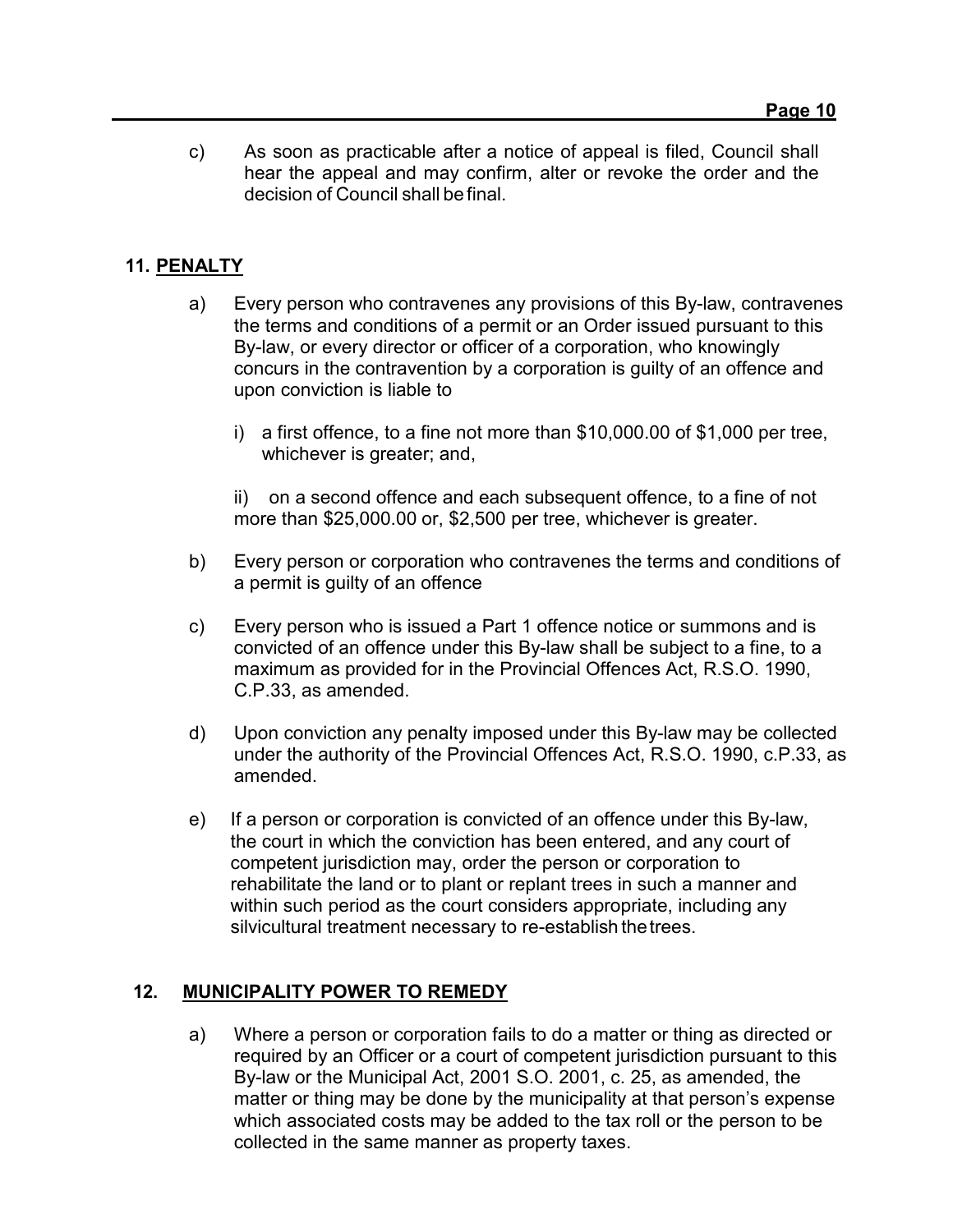b) Where an officer is satisfied than a person or corporation has failed to comply with an Order issued pursuant to the By-Law, a Municipal Law Enforcement Officer(s) may enter the property at any reasonable time without a warrant in order to conduct the work as set out in the order.

# **13. CONFLICT WITH OTHER BY-LAWS**

- a) If there is a conflict between this by-law and a by-law passed under the Forestry Act, the provision that is most restrictive of the injuring or destruction of trees prevails;
- b) Nothing in this By-Law shall exempt any person from complying with the requirements of any By-Law in force or from obtaining any license, permission, permit, authority or approval required under any By-Law or legislation.

#### **14. SCHEDULES**

That Schedule "A" attached hereto forms part of this by-law being Information Required for Application.

#### **15. REPEAL**

That by-law 2017-71, as amended is hereby repealed.

#### **16. EFFECTIVE DATE**

That this By-law shall come into force and effect on the final passage thereof.

#### **BY-LAW READ A FIRST, SECOND AND THIRD TIME AND FINALLY PASSED THIS 30th DAY OF JULY, 2019.**

# **THE CORPORATION OF THE TOWN OF WASAGA BEACH**

Nina Bifolchi, Mayor

Dina Lundy Director, Legislative Services and Clerk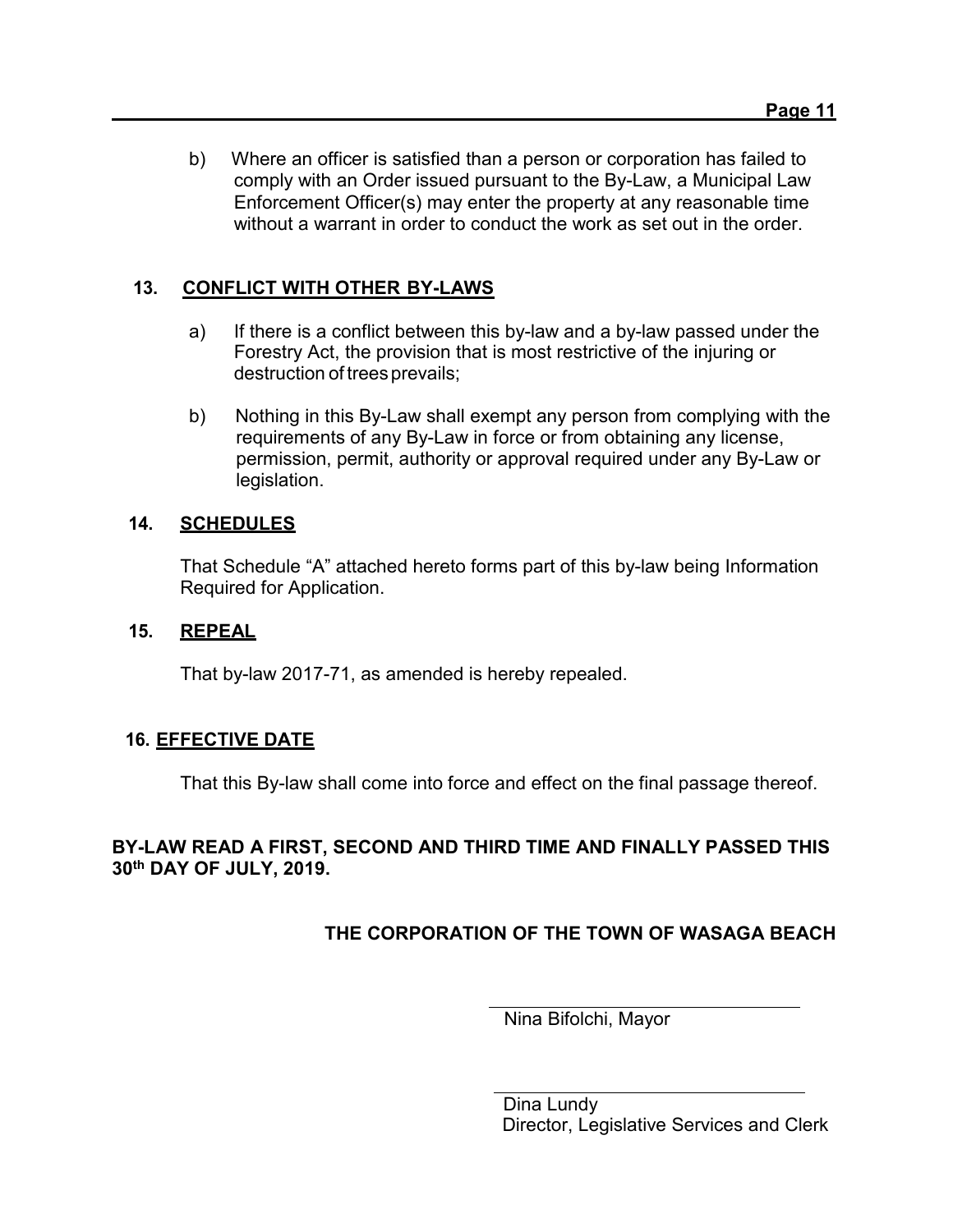## **Schedule 'A' to By-law 2019-82**

### **Information Required for Application**

- 1. Name, address and telephone number of allowners.
- 2. Signature orauthorization of allowners.
- 3. Name, address, and telephone number and qualifications of Registered Professional Forester submitting report as partof application (if required).
- 4. Names, address and telephone number of person retained to perform work on trees under permit, and contact name if corporation or company.
- 5. Fax numbers and e-mail addresses for the owner(s), RegisteredProfessional Forester and person performing work ontreeswhere applicable.
- 6. Municipal address of property (if assigned).
- 7. Legal Description of property.
- 8. If deemed required by the Clerk, a statement/ report from an Environmental Consultant confirming nesting period on a site specific basis, subject to acceptance by the Town.
- 9. If deemed required by the Clerk A Managed Forest Plan Report prepared by an Registered Professional Forester containing:
	- a) A general description of the history of use of the property.
	- b) Importance of the property to the surrounding landscape.
	- c) A key map of the property showing the location of the property within the Town.
	- d) A detailed map of the property showing the property boundary, vegetation type boundaries, fences, road, access roads or trails, hydro lines, utility lines, windbreaks, watercourses, grass fields, railways, buildings, towers, bridges, quarries, dams treed floods or swamps, mines, brush, marshes, debris piles, shallow rocky areas, orchards, hazard areas, development agricultural lands,plantations,andwoodland areas.